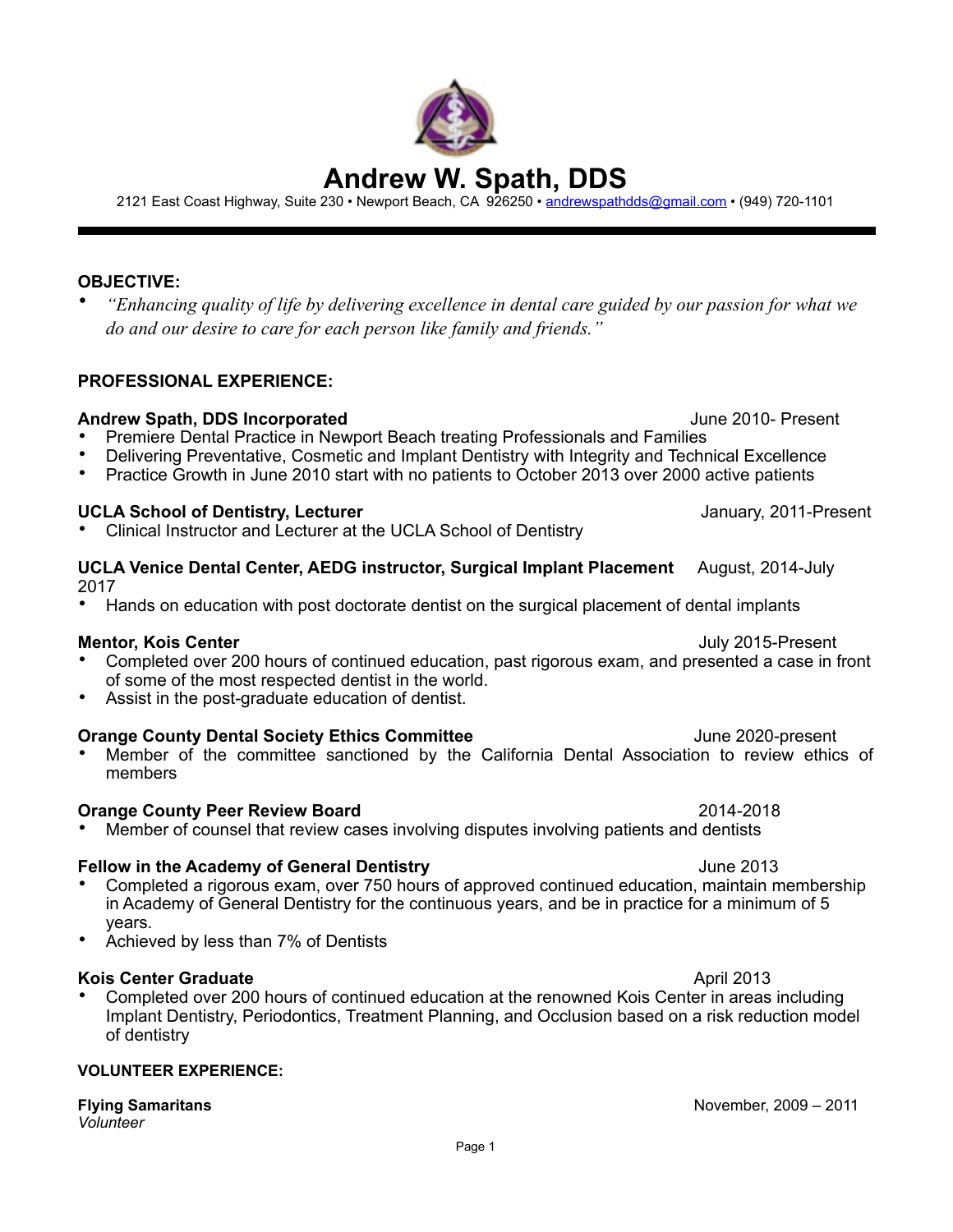#### • On-going volunteer for Flying Samaritans, a non-profit organization operating free medical clinics in Baja California, Mexico.

*Volunteer*  • Performing free dentistry on foster youth through the Orangewood Foundation totaling over \$15,000. **S.C.O.P.E (Student Community Outreach Program)** July, 2004 – June, 2007 Associate • Provided dental care and education to underprivileged children in the San Francisco bay are **Andrew Spath, DDS Office Guatemalan Dental Relief Mission** *Ammunia* **April 2017** • Raised \$15,000 with independent fundraisers over the course of 2 years to take the entire staff for a 7 day mission to Guatemala • Treated over 115 people with preventative and restorative dentistry **Fiji Medical Dental Mission** *February* **2016** • 7 day dental Mission to Fiji providing oral surgery, restorative, prosthetic dentistry to those in need **EDUCATION: University of the Pacific, Arthur A. Dugoni School of Dentistry** (San Francisco, CA) • Completed WREB and California Ethics Exam June, 2007 DDS Graduation **University of California at Santa Barbara** (Santa Barbara, CA) Bachelor of the Arts, Business Economics **State and State and State Arts** June, 2004 • National Society of Colligate Scholars • UCSB Honors Program

• Health Professions Association

#### **CONTINUING EDUCATION:ONLY LIMITED EXPERIENCES LISTED**

#### **FAGD** *(Fellow in the Academy of General Dentistry) 2013*

• Achieved the honor of Fellow in the Academy of General Dentistry by completing more then 500 hours on continued education and passing a written exam.

#### **Invisalign Certified** (completed March, 2007)

- Ten week Invisalign certification course totaling 40 hours of hands on treatment and training with the orthodontists that developed Invisalign.
- Dr. Spath has completed over 100 cases on Invisalign

#### **Kois Center**

**Course I,** *Treatment Planning I: Diagnostically Driven* (completed October, 2009)

- Focus on the four essential components in the decision making process: esthetics, function, periodontology and biomechanics
- Evidenced based scientific approach to risk management developed to create more predictable outcomes from treatment

**Course II,** *Functional Occlusion I*: *Science Driven Management* (completed June, 2010)

• Three-day course that helps to understand the role of how occlusion relates to wear, mobility, TMD, stability and restorative failure

**Course III**, *Periodontal Restorative Interface* (completed January, 2011)

- Understanding the dental gingival complex is critical for predictable management of the soft tissue.
- **Course IV and V Track,** *Biomechanics* (Completed March 2012)
- Fundamentals of Cohesively and Adhesively Restorations

#### **One Brush** August 2010

*Volunteer* 

• Put together a trip to Gigante, Nicaragua where volunteers handed out toothbrushes and dental floss while educating community youth about oral health.

**Orangewood** January 2011-Present